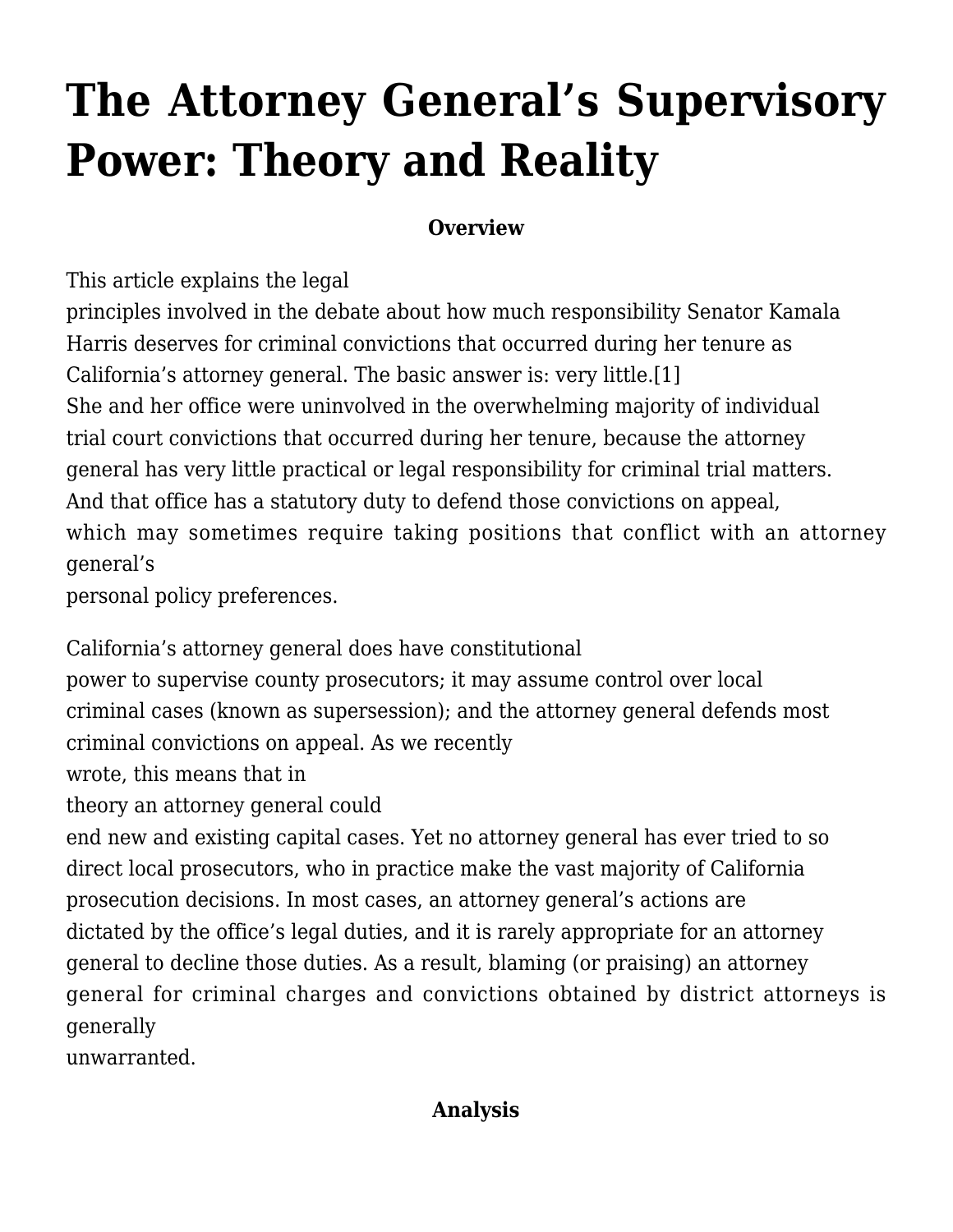## **An attorney general has supervisory power over local prosecutors, but theory and**

# **reality differ**

The problem here is the distinction

between theory and reality. In theory, an attorney general has constitutional supervisory power over county district attorneys. In reality, the distinctions between the state and local offices explain why in practice that supervisory power is exercised softly and rarely.

An attorney general's supervisory power

flows from Article V, section 13: "Subject to the powers and duties of the Governor, the Attorney General shall be the chief law officer of the State. It shall be the duty of the Attorney General to see that the laws of the State are uniformly and adequately enforced. The Attorney General shall have direct supervision over every district attorney . . . .["\[2\]](#page--1-0)

The California Supreme Court has read this section literally: "each county district attorney is supervised by the Attorney General.["\[3\]](#page--1-0) The power goes beyond single case charging decisions. "[T]he constitutional and statutory supervisory power accorded the Attorney General is not reasonably susceptible to an interpretation that it is limited to oversight of a district attorney's actions when he or she is prosecuting a particular case.["\[4\]](#page--1-0)

These supervisory powers are sometimes

employed. When actual conflicts have arisen between the constitutional officer and local prosecutors, the courts have consistently upheld the attorney general's authority to overrule a district attorney (supersession).[\[5\]](#page--1-0) But those conflicts, or more general instances of state control over local prosecution, are rare. And the reverse of supersession (recusal) is equally rare. For example, in 2017, the attorney general responded to only 66 recusal motions statewide, and 85 in 2018.

Instead, the attorney general deploys that office's limited criminal justice resources on statewide matters and in coordinating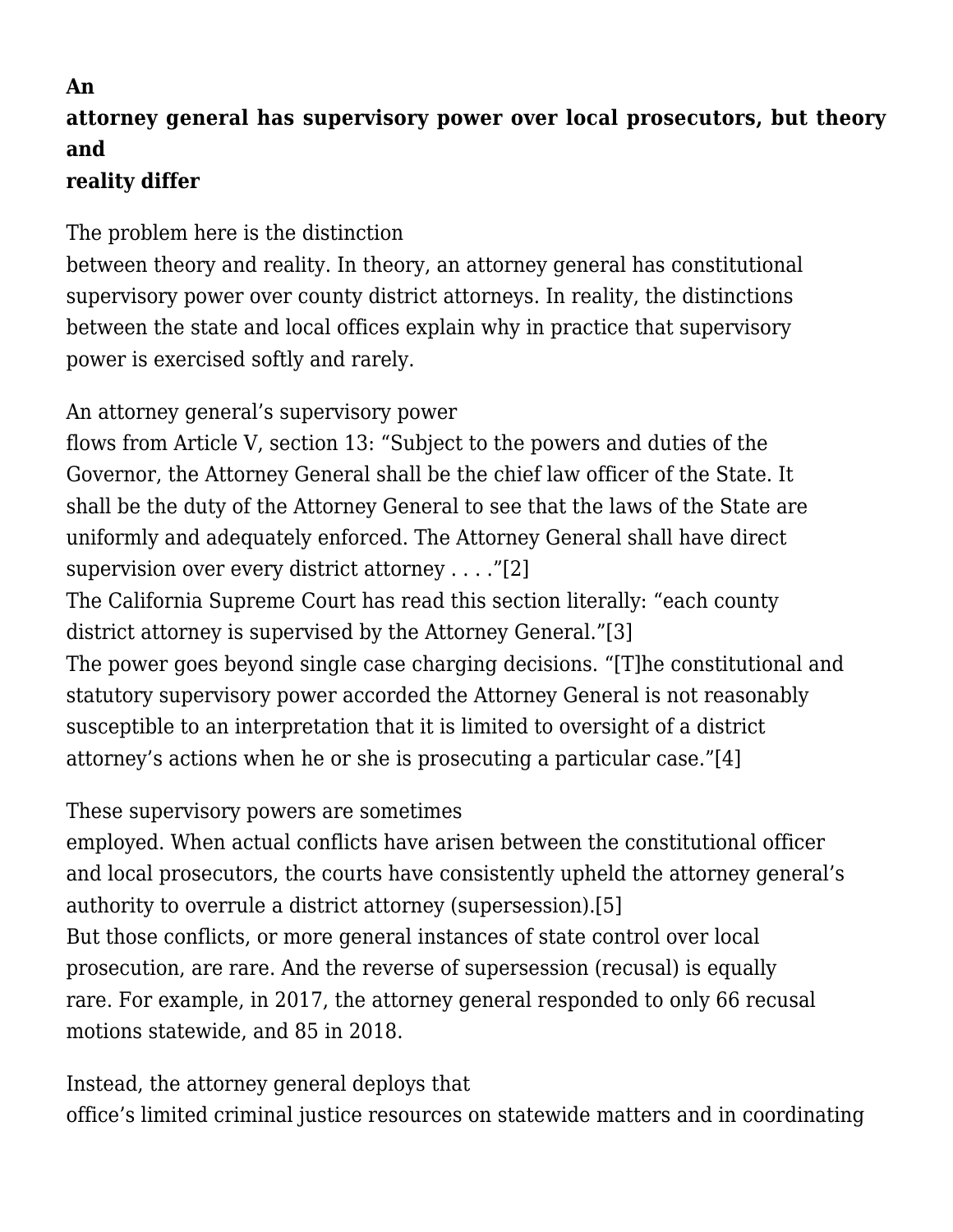the state's law enforcement agencies. There are practical reasons for this. Prosecutors in the 58 counties collectively number approximately 4,000 attorneys — that's about quadruple the 1,000 deputy attorneys general.[\[6\]](#page--1-0) Even that comparison is deceptive, because only around 250 deputy attorneys general work on criminal appeals and trials; most deputies work on the state's civil matters. And the 4,000 county prosecutors try about 9,000 jury trials on average per year[.\[7\]](#page--1-0) That's

far too many cases for an attorney general to handle with its smaller staff. Instead, the deputy attorneys general in the criminal section handle the 5,000 criminal appeals filed on average each year.[\[8\]](#page--1-0)

The upshot: the attorney general's office is not generally responsible for prosecuting local crime.[\[9\]](#page--1-0)

The next section details the legal

reasons underlying that practical reality, which also explain why an attorney general ordinarily will not refuse to defend appeals.

# **An elected official's duty to obey**

# **the law restricts an attorney general's ability to impose policy decisions on criminal cases**

Could an attorney general, resource

concerns aside, impose a statewide decision to not defend on appeal low-level substance possession cases, or order all 58 district attorneys to not charge those cases? (We addressed a similar issue in our [previous](http://scocablog.com/a-governor-probably-can-stop-capital-cases-by-executive-order/) [article](http://scocablog.com/a-governor-probably-can-stop-capital-cases-by-executive-order/), which posited an attorney general deciding not to pursue special circumstances allegations.) The answer here is the same: the constitutional supervisory power seems to support such an action, but the different roles the attorney general and district attorneys play, and the official duty to follow the law, counsel against an attorney general attempting to make policy decisions by executive action.

# Charging crimes and defending criminal

appeals are distinct roles in California: one is discretionary, the other mandatory. The attorney general is required by statute to defend on appeal all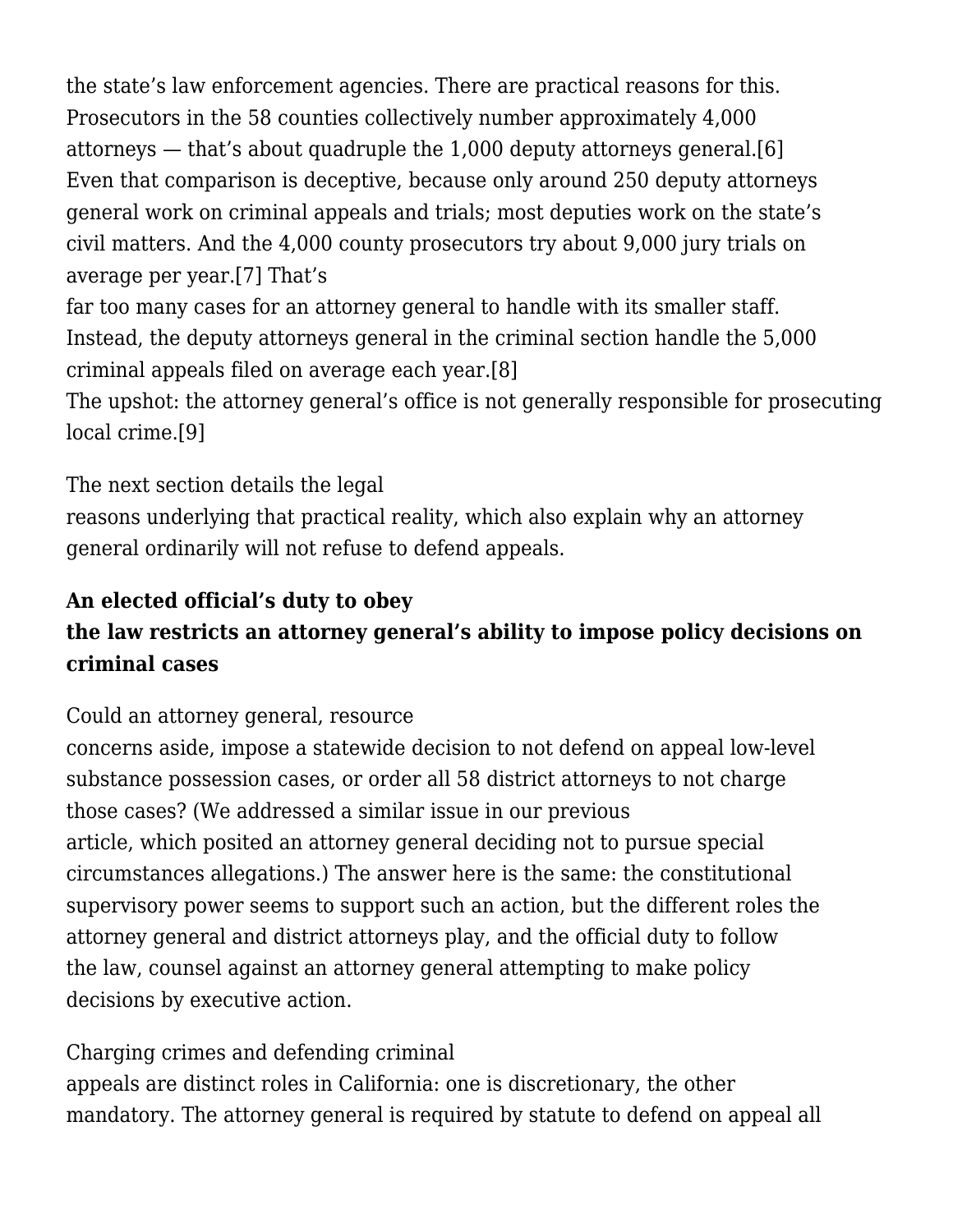## causes to which the state is a party[.\[10\]](#page--1-0)

By contrast, local prosecutors have wide and virtually unreviewable discretion in deciding what cases to charge. The autonomy district attorneys have to prosecute crime limits an attorney general's ability to (for example) attempt to direct decisions about certain crimes by fiat[.\[11\]](#page--1-0)

# The prejudicial error rule also limits

an attorney general's ability to make policy judgments about which cases to defend. The attorney general's duty to defend criminal judgments is only relieved when the office is persuaded that prejudicial error occurred; then the duty to seek justice compels the office to concede that error. And even if an attorney general declined to defend a criminal judgment, California constitution article VI, section 13 requires a court to affirm unless it finds a miscarriage of justice.

## An attorney general's duty to defend the

state on appeal also limits executive discretion. That duty has both ministerial and discretionary aspects because it combines an executive officer's duty to obey the law with an attorney's ethical duties and those of a prosecutor. The remedy for an attorney general who believes its clients are acting contrary to law is to withdraw from the statutorily imposed duty to act as their counsel without

taking a position adverse to those clients[.\[12\]](#page--1-0)

And once an attorney general declares a conflict and withdraws, she is barred from harming the former client's interests. She has effectively lost influence in that matter.

# But the attorney general's client in

criminal cases is the people of the state, so the attorney general is neither separate from the district attorney (who also represents the people) nor can the attorney general's office be conflicted from a criminal case.[\[13\]](#page--1-0) So even the withdrawal remedy is unavailable. That leaves an attorney general with few options, and together these legal restrictions prevent an attorney general from influencing criminal justice policy by strategically refusing to defend criminal convictions on appeal.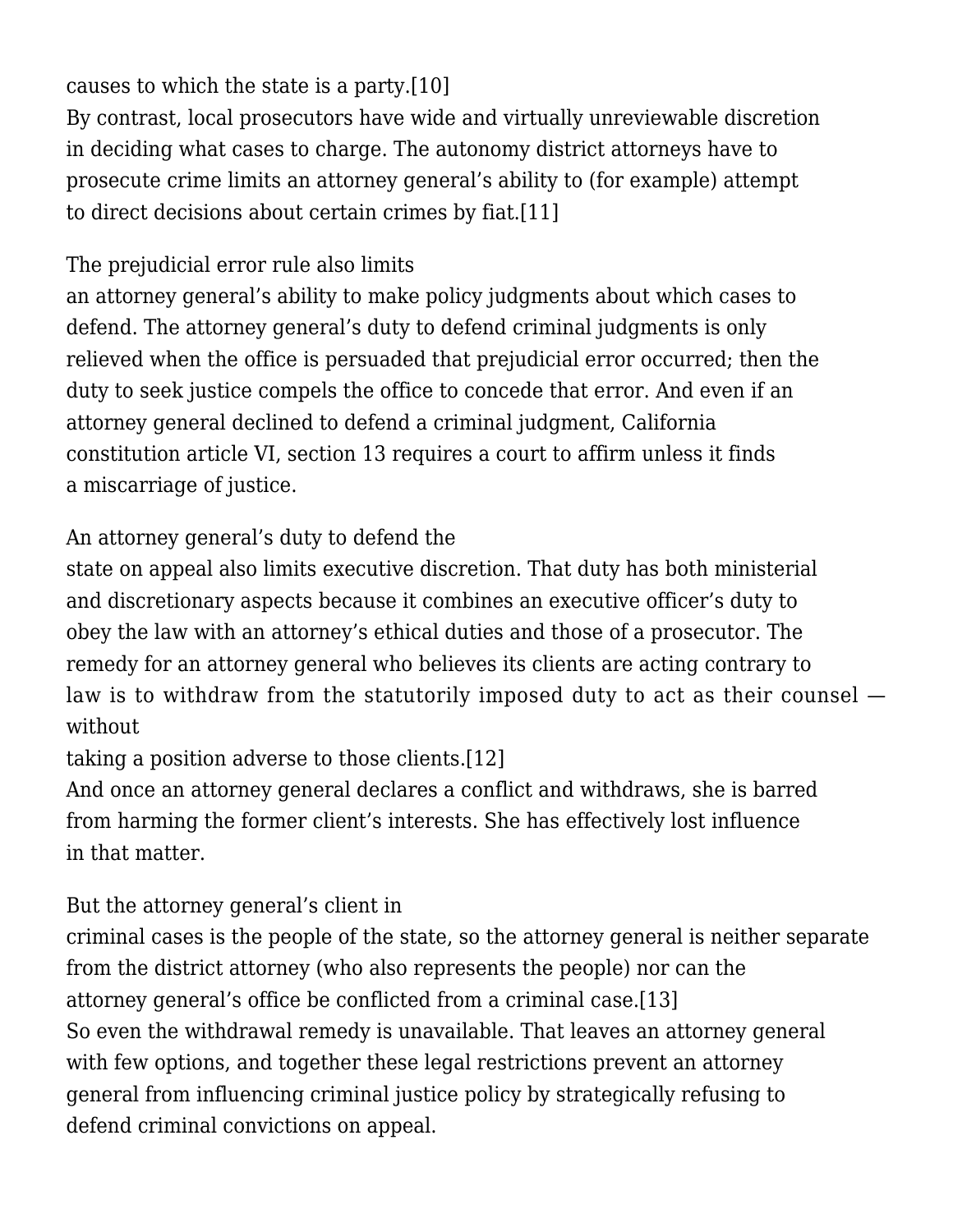By contrast, a district attorney's decision whether to initiate criminal proceedings is a classic example of a discretionary act, over which for an attorney general has little direct control; for the practical reasons discussed above, and on the law. "The prosecution of criminal offenses on behalf of the People is the sole responsibility of the public prosecutor," who "ordinarily has sole discretion to determine whom to charge, what charges to file and pursue, and what punishment to seek."[\[14\]](#page--1-0) The initial charging decision "is clearly the province historically of the public prosecutor, i.e., the discretion whether or not to prosecute."[\[15\]](#page--1-0)

The prosecutor's charging discretion is

"unreviewable" by the courts.[\[16\]](#page--1-0)

"An unbroken line of cases in California has recognized this discretion and its insulation from control by the courts.["\[17\]](#page--1-0)

This well-settled rule rests on the complex considerations required for the effective administration of law enforcement and on the principle of separation of powers, with the result that prosecutorial discretion "generally is not subject to supervision by the judicial branch.["\[18\]](#page--1-0)

This broad prosecutorial discretion substantially

limits an attorney general's power to dictate charging policy statewide. Because the discretionary charging decision process is so insulated from judicial review, suing the 58 district attorneys to compel obedience to an attorney general order is a dim prospect. Mandate is unavailable because the district

attorney has charging discretion.[\[19\]](#page--1-0)

An attorney general's only remedy in that scenario is to intervene on a case by case basis — which the office lacks resources to do on a grand scale.

Finally, the state constitutional

requirement that judgments may only be reversed for prejudicial error limits an attorney general's supervisory power[.\[20\]](#page--1-0)

Ordinarily read as a limit on a court's power to reverse a judgment, this rule requires the attorney general to defend criminal judgments unless and until it (or a court) determines a miscarriage of justice has occurred. This explains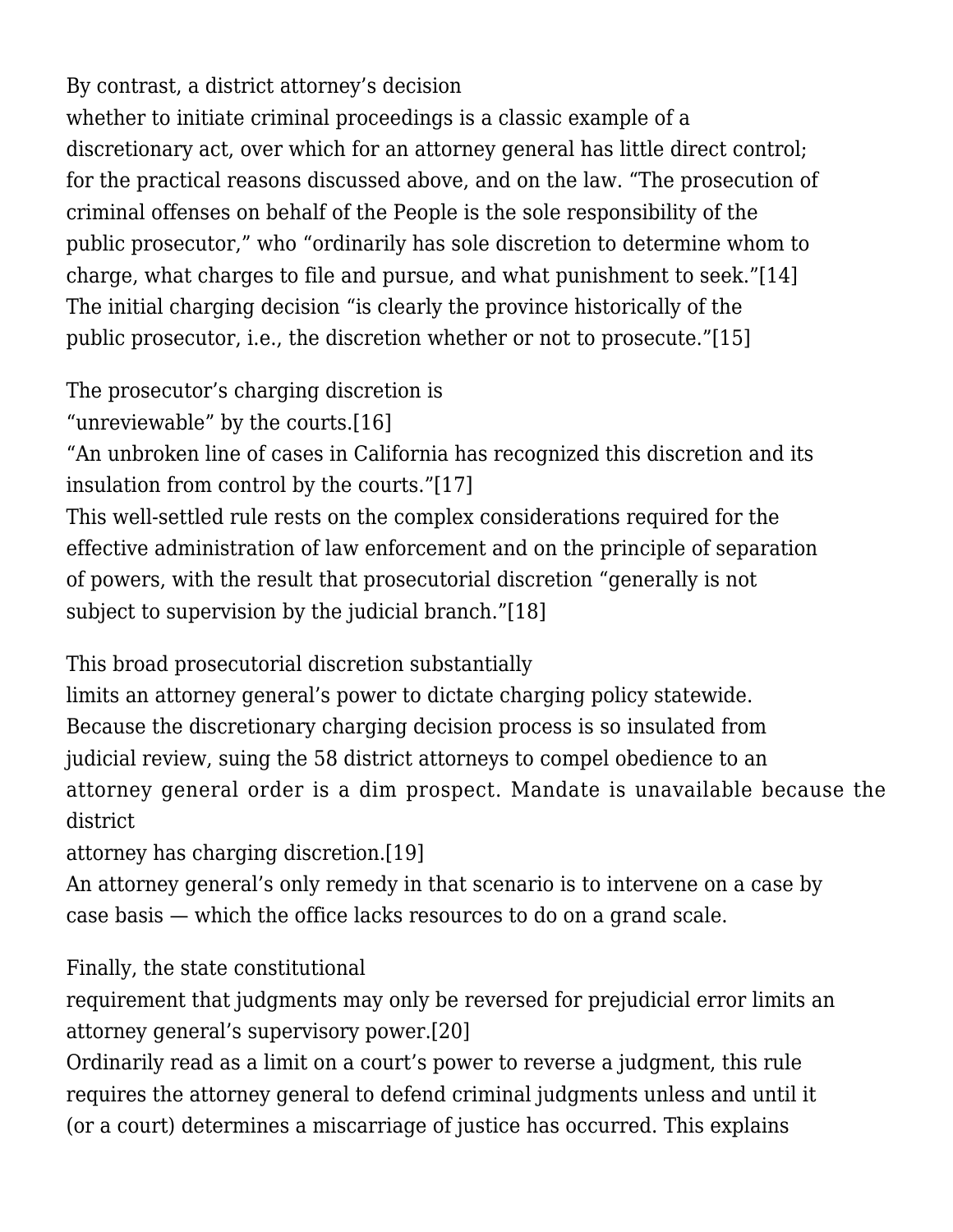why settling capital cases is so difficult — how can an attorney general compromise on a case where the California Supreme Court has upheld the judgment and no other court has found error?

In the next section we explore why the

attorney general and district attorneys use their discretion judiciously, and only occasionally opt to not follow the law.

# **Examples of attorneys general resisting laws are appropriately rare**

Recent examples suggest that political

and prudential considerations weigh on an elected attorney general's decisions about

which course is best, given the office's constitutional mandates. While Senator Harris was attorney general, for example, her office refused to defend Proposition 8 in the Ninth Circuit and the U.S. Supreme Court. Then-Attorney General Harris explained her position: "[she] declined to defend Proposition 8 because it violates the Constitution. The Supreme Court has described marriage as a fundamental right 14 times since 1888. The time has come for this right to be afforded to every citizen." In that instance, an attorney general balanced defending an initiative constitutional amendment against defending equal protection, a fundamental constitutional principle.

## While an attorney general may seek

judicial relief from the office's mandatory constitutional duties, this is an edge case. During Attorney General Harris's tenure, someone proposed an initiative titled the "Sodomite Suppression Act," which sought to amend California's Penal Code to outlaw what the proponent described as "sodomy" or "buggery" by requiring "that any person who willingly touches another person of the same gender for purposes of sexual gratification be put to death," and by barring from public employment any person "who is a sodomite or who espouses sodomistic propaganda or who belongs to any group that does." Then-Attorney General Harris sought judicial relief from the duty to process the initiative for signature gathering, on the grounds that it was "patently unconstitutional on its face,"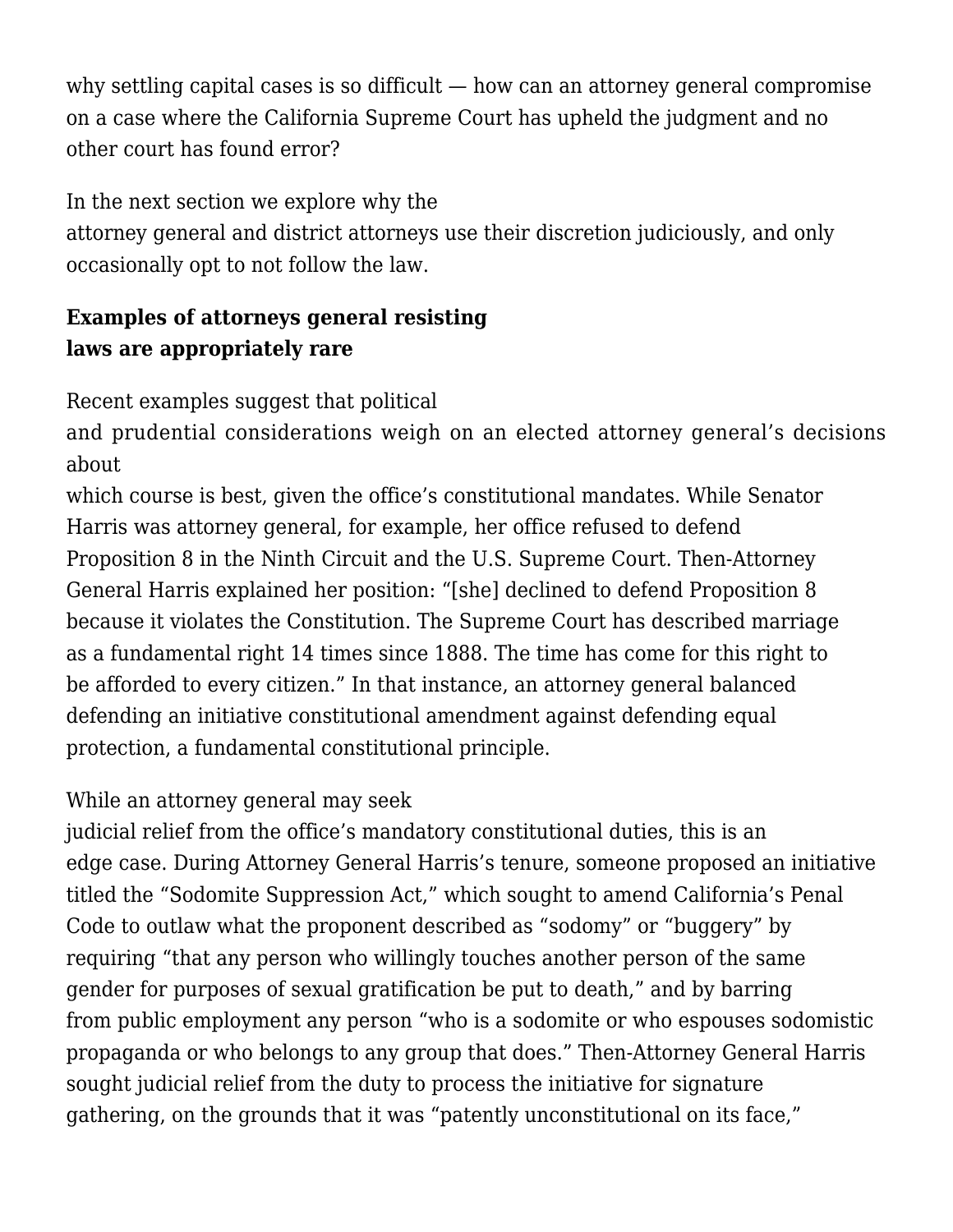and that "[r]equiring the Attorney General to prepare a circulating title and summary would be inappropriate, waste public resources, generate unnecessary divisions among the public, and mislead the electorate." The proponent defaulted, and the court relieved the attorney general of "any obligation to prepare a title and summary of the Act."[\[21\]](#page--1-0)

As with Proposition 8, this situation forced an attorney general to resolve the conflict between an electorate act and the office's duty to safeguard the electoral process.

#### The political and legal implications of

those decisions were further mitigated by the availability of other legal avenues. In *Strauss* the California Supreme Court granted standing to the measure's proponents, permitting them to defend Proposition 8.[\[22\]](#page--1-0) And a court relieved the attorney general of its obligation regarding the "Kill the Gays" measure. Those being the only two significant recent examples of an attorney general choosing one legal principle over another does not mean that these decisions are rare; government lawyers sort out such conflicts every day. It only means that these conflicts generally do not have major political implications (or that they are not made in the public eye). When these decisions have a political impact, it usually signals the need for a legislative policy solution, not executive action. Wishing for executives to overrule inconvenient laws has deep implications: it is undemocratic, it invites legislative inaction and encourages executive overreach, and it can backfire by empowering the opposing party when government control shifts. And in California it disadvantages minority groups because attorneys general are elected statewide by popular vote.

#### What if, for example, Governor Gavin

Newsom uses his powers under the Emergency Services Act to declare that assault weapons pose a public health emergency in California, and orders the attorney general to begin civil forfeiture proceedings against all assault weapon owners in California? That order would force an attorney general to resolve a conflict between two compelling constitutional mandates: enforcing the governor's read on California law versus upholding the U.S. Constitution[.\[23\]](#page--1-0) A fraught decision indeed. Despite the understandable public frustration and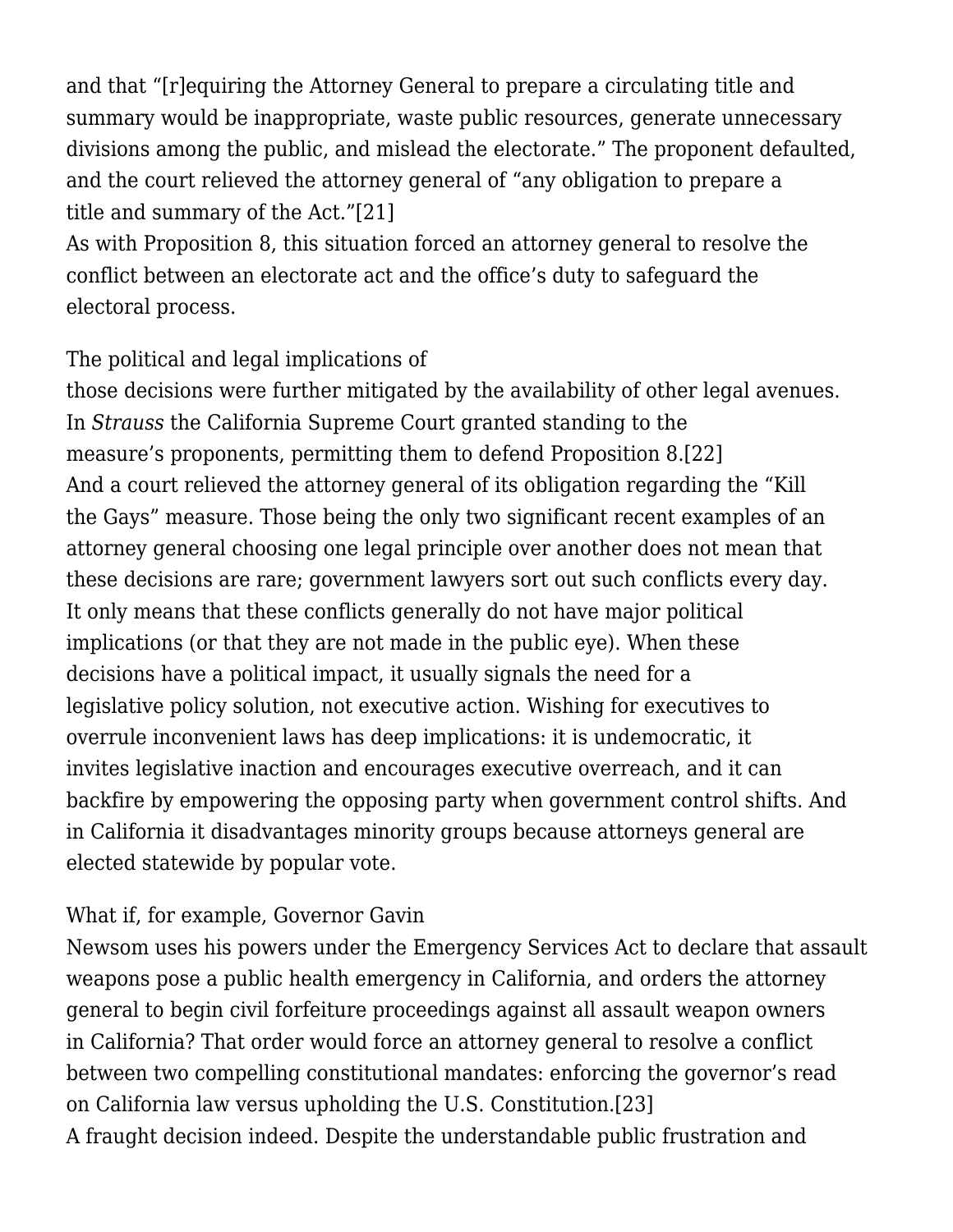resulting desire for swift action, sorting out the competing policy imperatives in the firearms debate is a clear example of a legislative problem.

## An attorney general contemplating a

statewide order would need to carefully consider the competing incentives, and some that are specific to the state–local enforcement context. A local prosecutor is well-suited to tailoring available resources to each county. A rural community might have a low tolerance for cattle rustling and be less concerned with concealed firearms, for example, while an urban community could be very concerned with concealed weapons and have few farm animals. The local prosecutor's

ability to adapt to the county's concerns contrasts with the state attorney general's need to consider the state as a whole and ensure uniformity in law enforcement. Every attorney general who evaluates a policy option must consider how it will impact 58 counties and 40 million people. And if that policy option requires resistance to existing law, the decision is even harder. These factors contribute to attorneys general using their supervisory powers judiciously and rarely.

#### **Conclusion**

The legal authority California's

attorney general has over county district attorneys in practice is wielded very softly. The attorney general does supersede district attorneys, and local prosecutors do get conflicted out. But those occur rarely. It is not the attorney general's practice to involve itself in charging decisions. The district attorneys are the elected public prosecutors of their counties, and they are empowered by their constituents to exercise discretionary charging judgment. And no attorney general has ever tried to use the supervisory power to impose a statewide policy decision.

## An attorney general who did so,

particularly when the policy decision's legality is questionable, faces grave legal and political risks. An officer who orders subordinates to violate the law exceeds the scope of her authority, and the subordinate official also acts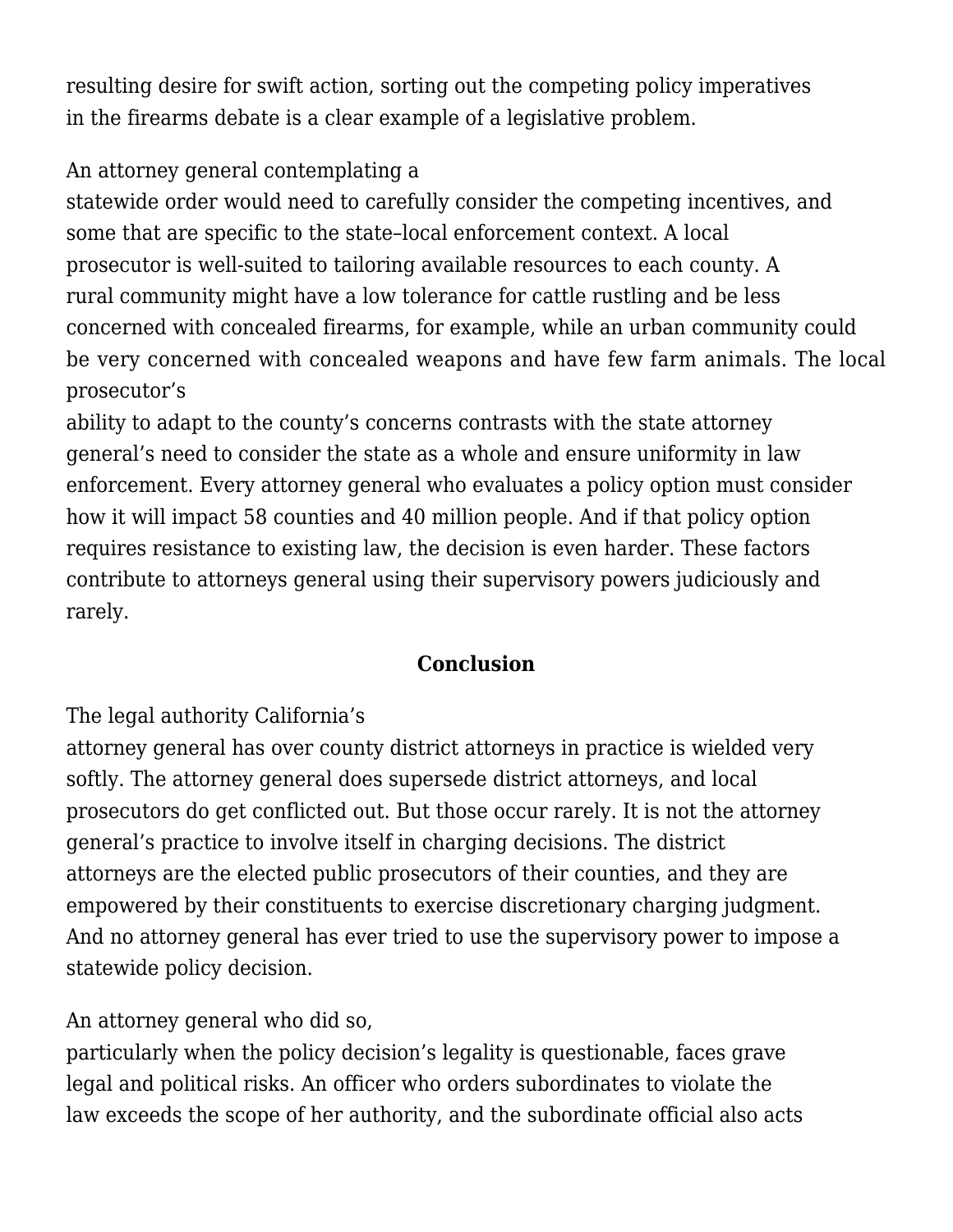improperly "by abdicating the statutory responsibility imposed directly on him or her as a state officer."[\[24\]](#page--1-0)

If the law in question is valid, the official duty to obey it is clear: "An executive or administrative officer can no more abdicate responsibility for executing the laws than the Legislature can be permitted to usurp it."[\[25\]](#page--1-0) An attorney general who fails or refuses to follow the law can be sued (for example, in a mandate proceeding), recalled in a special election, or voted out in a general election.

Given these considerations (and barring

the rare instance of a deputy attorney general prosecuting a case at the trial level) it is unfair to assign Senator Harris much responsibility for local criminal convictions that occurred during her tenure as California's attorney general. It also is difficult to realistically consider suggestions that an attorney general should decline to defend an entire class of convictions on appeal, or to order all 58 district attorneys to stop prosecuting a particular class of crime. Those suggestions warrant greater attention on the state legislature as the proper forum for addressing an entire class of crimes.

—o0o—

Sean McCoy is an attorney in government

service. Brandon V. Stracener is an attorney in private practice and a senior research fellow with the California Constitution Center. Both write only in their personal capacity, and the views expressed herein do not reflect those of anyone's employer.

## [\[1\]](#page--1-0)

This article only explains the legal principles that define the relationship between California's attorney general and district attorneys. We express no opinion on policies or actions implemented (or not) by the Office of the Attorney General under Attorney General Harris, or on Harris's time as a district attorney.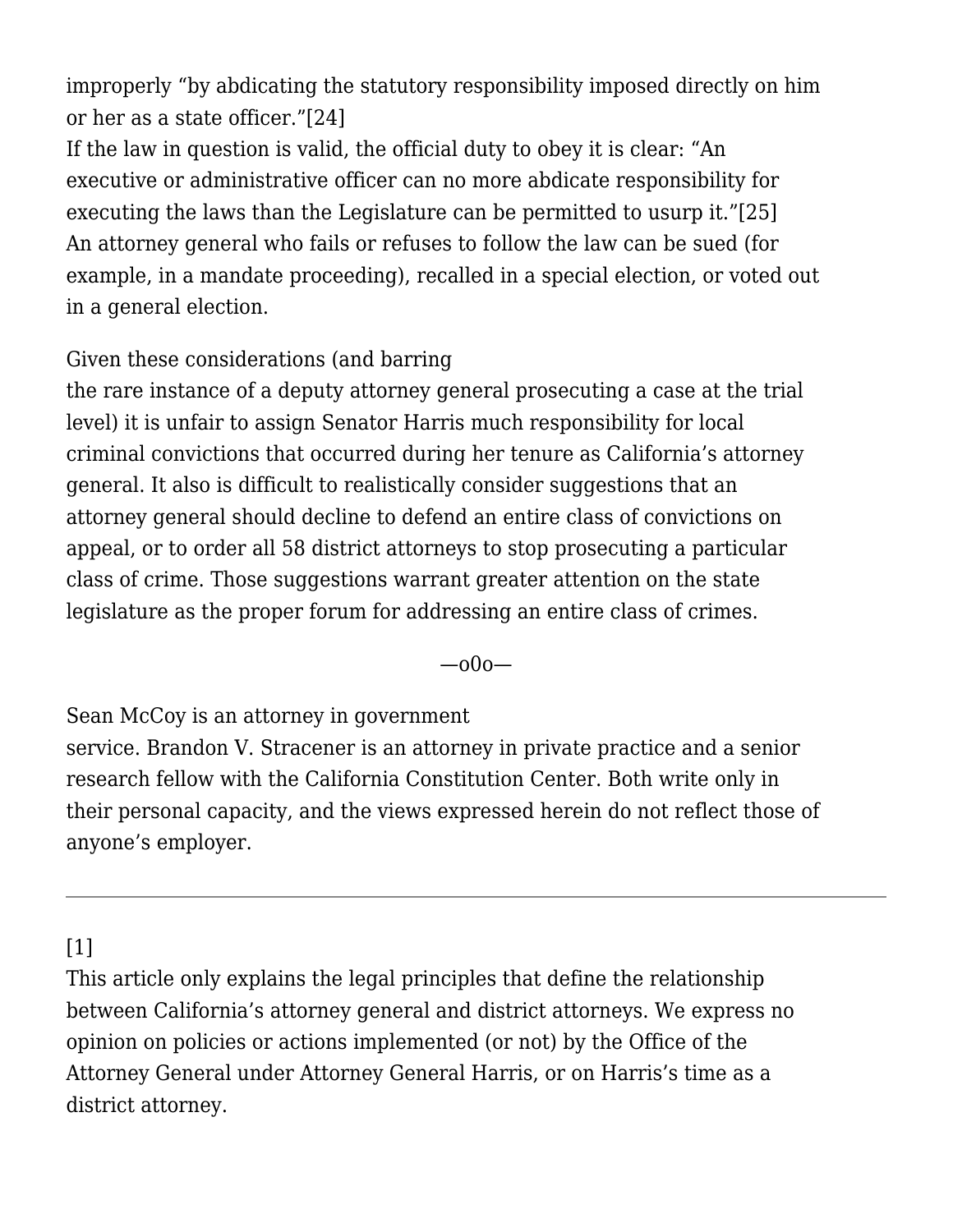[\[2\]](#page--1-0)

See also Gov. Code, § 12550 ("The Attorney General has direct supervision over the district attorneys of the several counties of the State and may require of them written reports as to the condition of public business entrusted to their charge. [¶] When he deems it advisable or necessary in the public interest, or when directed to do so by the Governor, he shall assist any district attorney in the discharge of his duties, and may, where he deems it necessary, take full charge of any investigation or prosecution of violations of law of which the superior court has jurisdiction. In this respect he has all the powers of a district attorney, including the power to issue or cause to be issued subpoenas or other process."); Gov. Code, § 12511 ("The Attorney General has charge, as attorney, of all legal matters in which the State is interested."); § 12512 ("The Attorney General shall attend the Supreme Court and prosecute or defend all causes to which the State, or any State officer is a party in his or her official capacity."); Pen. Code, § 1256 ("It shall be the duty of the district attorney to cooperate with and assist the attorney general in presenting all criminal matters on appeal."); and Code Civ. Proc., § 902.1 (authorizing the Attorney General to intervene and participate in any appeal in any proceeding in which a state statute or regulation has been declared unconstitutional by a court).

#### [\[3\]](#page--1-0) *[Pitts](https://scholar.google.com/scholar_case?case=8020361347795298058&q=17+Cal.4th+340&hl=en&as_sdt=2006)*

# *[v. County of Kern \(1998\)](https://scholar.google.com/scholar_case?case=8020361347795298058&q=17+Cal.4th+340&hl=en&as_sdt=2006)*

at 345 ("the district attorney represents the state, not the county, when preparing to prosecute and when prosecuting crimes"). See also *[People](https://scholar.google.com/scholar_case?case=16462646090985307573&q=48+Cal.App.4th+289&hl=en&as_sdt=2006) [v. Honig \(1996\)](https://scholar.google.com/scholar_case?case=16462646090985307573&q=48+Cal.App.4th+289&hl=en&as_sdt=2006)* at 354–55

(Article V, section 13 "confers broad discretion upon the Attorney General to determine when to step in and prosecute a criminal case"); Gov. Code, § 12524 (authorizes the Attorney General to "conference" with the district attorneys to discuss their duties "with the view of uniform and adequate enforcement" of state law); Pen. Code, § 923(a) ("Whenever the Attorney General considers the public interest requires, he may, with or without the concurrence of the district attorney, direct the grand jury to convene for the investigation and consideration of such matters of a criminal nature as he desires to submit to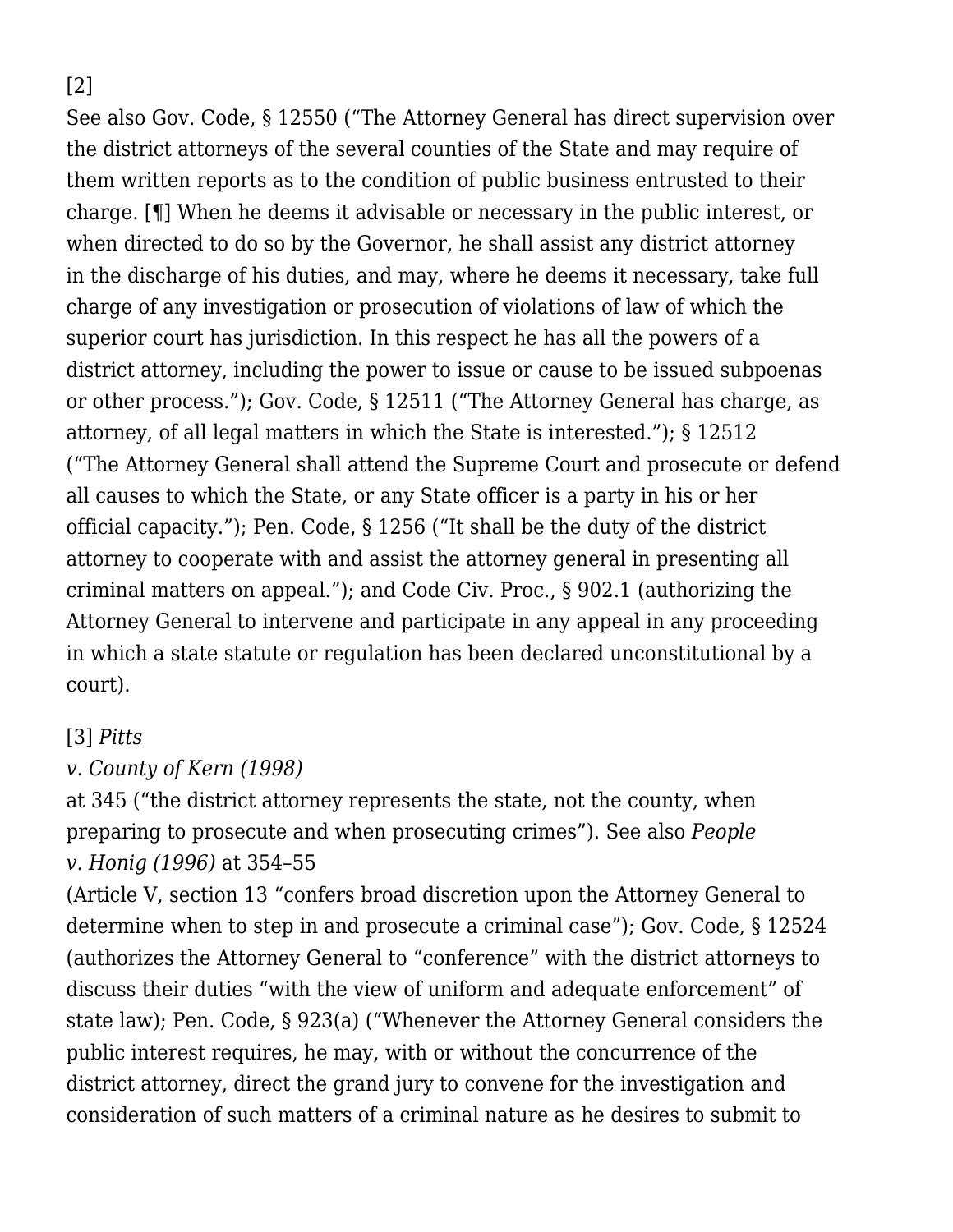it. He may take full charge of the presentation of such matters to the grand jury, issue subpoenas, prepare indictments, and do all other things incident thereto to the same extent as the district attorney may do.").

[\[4\]](#page--1-0) *[Pitts](https://scholar.google.com/scholar_case?case=8020361347795298058&q=17+Cal.4th+340&hl=en&as_sdt=2006)*,

*supra* note 3, at 363; see also *[D'Amico](https://scholar.google.com/scholar_case?case=6125437638455016554&q=11+Cal.3d+1&hl=en&as_sdt=2006)*

*[v. Bd. of Medical Examiners \(1974\)](https://scholar.google.com/scholar_case?case=6125437638455016554&q=11+Cal.3d+1&hl=en&as_sdt=2006)*

at 14–15, and *County of Sacramento v. C.*

*P. R. R. Co.* (1882) 61 Cal. 250, 253 (holding that an attorney general had the right to control a criminal action in the trial court and to appeal from the judgment, even to the extent of intervening to override the local prosecutor's position).

[\[5\]](#page--1-0) See,

e.g., *[People](https://scholar.google.com/scholar_case?case=12654312975877292408&q=93+Cal.App.3d+734&hl=en&as_sdt=2006)*

*[v. Hy-Lond Enterprises, Inc.](https://scholar.google.com/scholar_case?case=12654312975877292408&q=93+Cal.App.3d+734&hl=en&as_sdt=2006)*

at 751–53 (rejecting any local authority to restrain the attorney general); *[Abbott](https://scholar.google.com/scholar_case?case=12308013392826114827&q=24+Cal.App.5th+1&hl=en&as_sdt=2006) [Laboratories v. Super. Ct](https://scholar.google.com/scholar_case?case=12308013392826114827&q=24+Cal.App.5th+1&hl=en&as_sdt=2006).*

at 25–26 (district attorney's jurisdiction is limited to its county, and the county officer could not restrict an attorney general's constitutional power to obtain relief on behalf of the entire state).

[\[6\]](#page--1-0) Cal. Dept. of Justice, [Criminal](https://openjustice.doj.ca.gov/exploration/crime-statistics/criminal-justice-personnel) [Justice Personnel All Counties 2009–2018.](https://openjustice.doj.ca.gov/exploration/crime-statistics/criminal-justice-personnel)

[\[7\]](#page--1-0)

Judicial Council of Cal., [Court](https://www.courts.ca.gov/documents/2018-Court-Statistics-Report.pdf)

[Statistics Report \(2018\) Statewide Caseload Trends 2007-2008 Through 2016-2017](https://www.courts.ca.gov/documents/2018-Court-Statistics-Report.pdf) at 103 (felony and misdemeanor cases combined).

[\[8\]](#page--1-0)

Judicial Council of Cal., [Court](https://www.courts.ca.gov/documents/2018-Court-Statistics-Report.pdf)

[Statistics Report \(2018\) Statewide Caseload Trends 2007-2008 Through 2016-2017](https://www.courts.ca.gov/documents/2018-Court-Statistics-Report.pdf) at 53 (statewide criminal appeal filings) and 54 (statewide criminal appeal dispositions).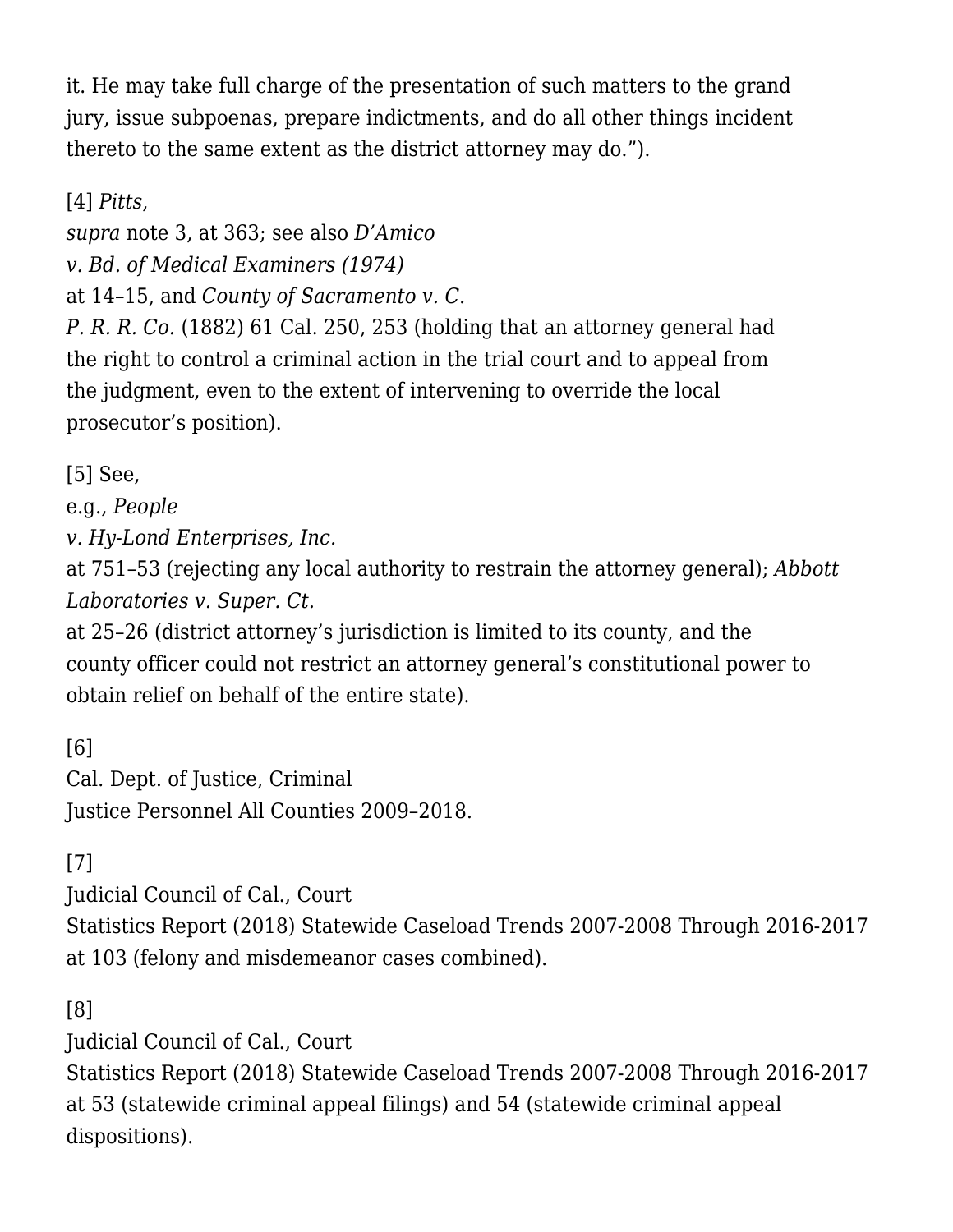"Responsible" here meaning being answerable or accountable for something within one's direct power, control, or management.

[\[10\]](#page--1-0) Gov.

Code, § 12511 provides that the attorney general "has charge, as attorney, of all legal matters in which the State is interested," and Gov. Code, § 12512 provides that the attorney general "shall . . . prosecute or defend all causes to which the State, or any State officer, is a party in his official capacity." *[People](https://scholar.google.com/scholar_case?case=12359334298314616752&q=29+Cal.3d+150&hl=en&as_sdt=2006)*

*[ex rel. Deukmejian v. Brown \(1981\)](https://scholar.google.com/scholar_case?case=12359334298314616752&q=29+Cal.3d+150&hl=en&as_sdt=2006)*

at 154. An attorney general "has the duty to defend all cases in which the state or one of its officers is a party. *[D'Amico](https://scholar.google.com/scholar_case?case=6125437638455016554&q=11+Cal.3d+1&hl=en&as_sdt=2006)*

*[v. Board of Medical Examiners \(1974\)](https://scholar.google.com/scholar_case?case=6125437638455016554&q=11+Cal.3d+1&hl=en&as_sdt=2006)*

at 14–15, citing Gov. Code, § 12512; see

also § 11040 (AG may delegate that authority to other agencies).

# [\[11\]](#page--1-0)

Although the attorney general has supervisory powers, its charge is to see that the laws are faithfully enforced. Because

California law permits the death penalty as a lawful form of punishment, a district attorney's decision to seek it in appropriate cases based on the allegations pleaded is not necessarily an abuse of charging discretion. If a district attorney then refused an attorney general order to not seek a death judgment, mandate would not lie to compel the district attorney because it is not available to compel an exercise of discretion; the only other possible remedy in that circumstance is overriding the district attorney.

[\[12\]](#page--1-0) *[Deukmejian](https://scholar.google.com/scholar_case?case=12359334298314616752&q=29+Cal.3d+150&hl=en&as_sdt=2006)*, *supra* note 10, at 157–58.

[\[13\]](#page--1-0) Pen. Code, § 1424; see *[People](https://scholar.google.com/scholar_case?case=15410667398548330517&q=84+Cal.App.3d+491&hl=en&as_sdt=2006) [v. Super. Ct. \(Hollenbeck\) \(1978\)](https://scholar.google.com/scholar_case?case=15410667398548330517&q=84+Cal.App.3d+491&hl=en&as_sdt=2006)* at 504. Even if an individual state or local prosecutor is conflicted, the

[\[9\]](#page--1-0)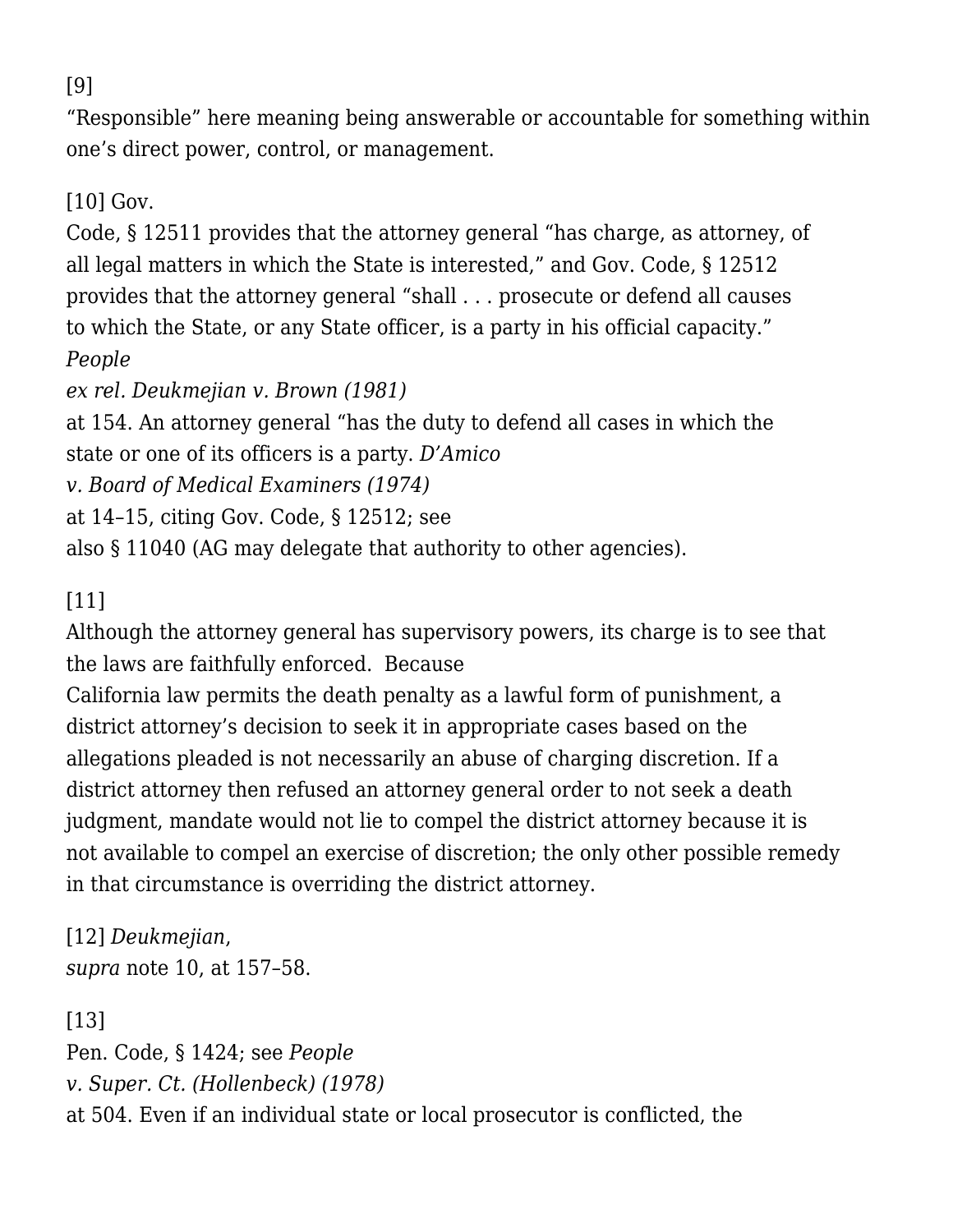entire state Department of Justice would not be conflicted. The law on recusals and conflicts by prosecutors recognizes the prosecuting authority's ability to erect ethical walls between the conflicted prosecutor and the assigned prosecutor. And with the power to designate special prosecutors, a prosecutor free of conflicts can always be found even in the unlikely event one person could create a conflict for the entire office.

[\[14\]](#page--1-0) *[Steen](https://scholar.google.com/scholar_case?case=7757576256049703872&q=59+Cal.4th+1045&hl=en&as_sdt=2006) [v. App. Div. of Super. Ct. \(2014\)](https://scholar.google.com/scholar_case?case=7757576256049703872&q=59+Cal.4th+1045&hl=en&as_sdt=2006)* at 1053–54 (quotations and citations omitted); Gov. Code, §§ 26500, 26501; *[Hoines](https://scholar.google.com/scholar_case?case=11123130661716996626&q=28+Cal.3d+603&hl=en&as_sdt=2006) [v. Barney's Club, Inc. \(1980\)](https://scholar.google.com/scholar_case?case=11123130661716996626&q=28+Cal.3d+603&hl=en&as_sdt=2006)* at 611 (decision of when and against whom criminal proceedings are to be instituted is one to be made by the district attorney).

[\[15\]](#page--1-0) *[People](https://scholar.google.com/scholar_case?case=633580412252520377&q=14+Cal.4th+968&hl=en&as_sdt=2006) [v. Super. Ct. \(Alvarez\) \(1997\)](https://scholar.google.com/scholar_case?case=633580412252520377&q=14+Cal.4th+968&hl=en&as_sdt=2006)* at 976; see also *[People](https://scholar.google.com/scholar_case?case=569468614724033352&q=14+Cal.4th+580&hl=en&as_sdt=2006) [v. Eubanks \(1996\)](https://scholar.google.com/scholar_case?case=569468614724033352&q=14+Cal.4th+580&hl=en&as_sdt=2006)* at 589.

[\[16\]](#page--1-0) *[Super.](https://scholar.google.com/scholar_case?case=633580412252520377&q=14+Cal.4th+968&hl=en&as_sdt=2006) [Ct. \(Alvarez\)](https://scholar.google.com/scholar_case?case=633580412252520377&q=14+Cal.4th+968&hl=en&as_sdt=2006)*, *supra* note 15, at 976*.* "Traditional mandamus will, of course, not lie to compel a particular method of exercising discretion." *[Saleeby](https://scholar.google.com/scholar_case?case=6135333790991652198&q=39+Cal.3d+547&hl=en&as_sdt=2006) [v. State Bar \(1985\)](https://scholar.google.com/scholar_case?case=6135333790991652198&q=39+Cal.3d+547&hl=en&as_sdt=2006)* at 561.

[\[17\]](#page--1-0) *[People](https://scholar.google.com/scholar_case?case=14123384713266943549&q=27+Cal.App.3d+193&hl=en&as_sdt=2006) [v. Mun. Ct. \(1972\)](https://scholar.google.com/scholar_case?case=14123384713266943549&q=27+Cal.App.3d+193&hl=en&as_sdt=2006)* at 207, citing *[Board](https://scholar.google.com/scholar_case?case=12705712149463753301&q=36+Cal.2d+671&hl=en&as_sdt=2006) [of Sup'rs of Los Angeles County v. Simpson](https://scholar.google.com/scholar_case?case=12705712149463753301&q=36+Cal.2d+671&hl=en&as_sdt=2006) [\(1951\)](https://scholar.google.com/scholar_case?case=12705712149463753301&q=36+Cal.2d+671&hl=en&as_sdt=2006)* at 676 ("Ordinarily a district attorney cannot be compelled by mandamus to prosecute a criminal case").

[\[18\]](#page--1-0) *[People](https://scholar.google.com/scholar_case?case=3508087020228182587&q=19+Cal.4th+108&hl=en&as_sdt=2006) [v. Birks \(1998\)](https://scholar.google.com/scholar_case?case=3508087020228182587&q=19+Cal.4th+108&hl=en&as_sdt=2006)* at 134.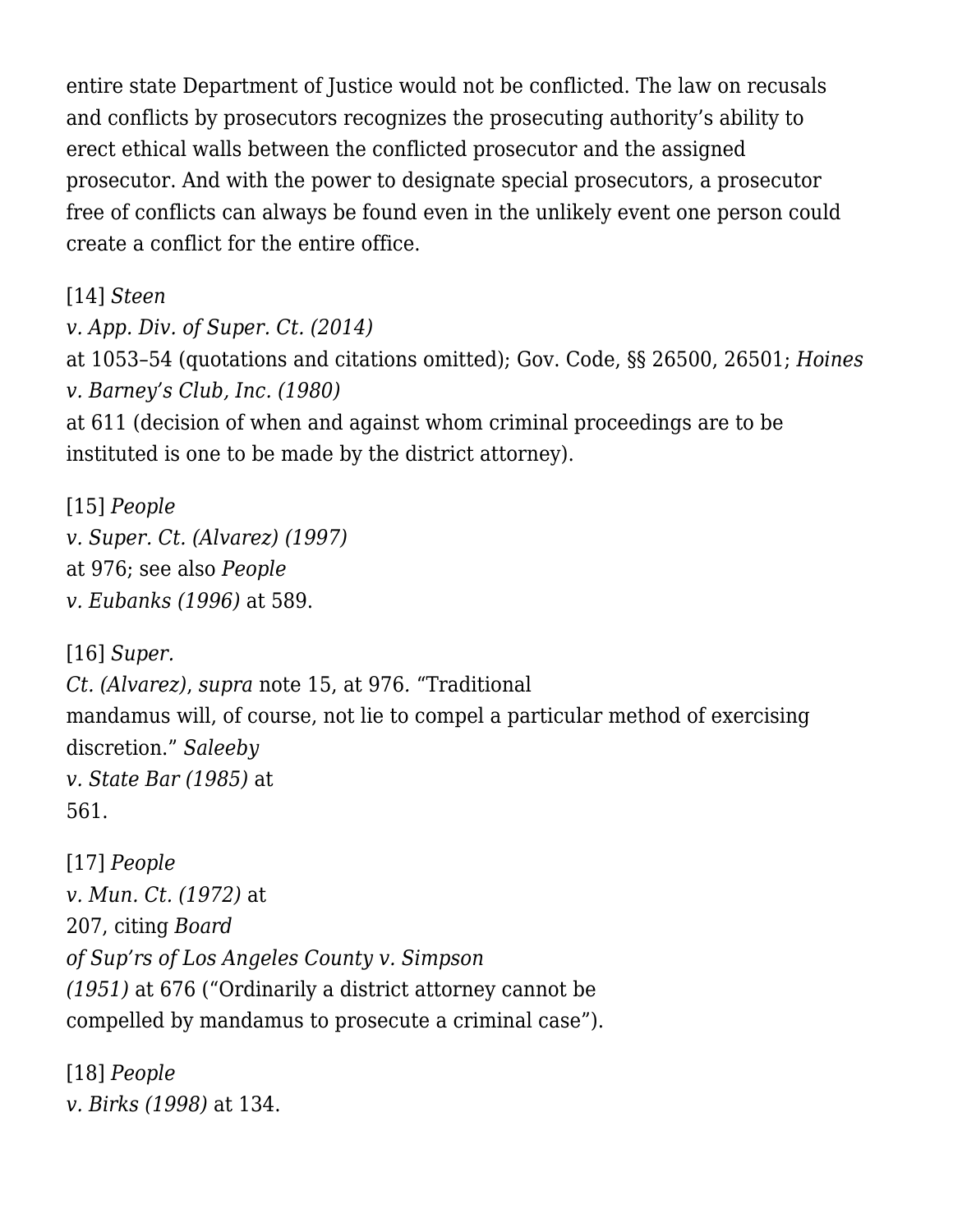[\[19\]](#page--1-0) *[Mun.](https://scholar.google.com/scholar_case?case=14123384713266943549&q=27+Cal.App.3d+193&hl=en&as_sdt=2006)*

*[Ct.](https://scholar.google.com/scholar_case?case=14123384713266943549&q=27+Cal.App.3d+193&hl=en&as_sdt=2006)*, *supra* note 17, at 208 ("Except for the

situation where the district attorney is himself charged with a crime, his failure to act, even if improperly or corruptly motivated, is not a matter for the courts. In the final analysis, the district attorney, like a judge, is answerable to the electorate for the manner in which he conducts his office.").

# [\[20\]](#page--1-0) Cal.

Const., art. VI, § 13 ("No judgment shall be set aside, or new trial granted, in any cause, on the ground of misdirection of the jury, or of the improper admission or rejection of evidence, or for any error as to any matter of pleading, or for any error as to any matter of procedure, unless, after an examination of the entire cause, including the evidence, the court shall be of the opinion that the error complained of has resulted in a miscarriage of justice.").

# [\[21\]](#page--1-0)

This discussion is drawn from Carrillo, et al., California Constitutional Law: Direct Democracy, available at [https://works.bepress.com/davida\\_carrillo/.](https://works.bepress.com/davida_carrillo/)

[\[22\]](#page--1-0) *[Strauss](https://scholar.google.com/scholar_case?case=9082640017146288769&q=strauss+v+horton&hl=en&as_sdt=2006) [v. Horton \(2009\)](https://scholar.google.com/scholar_case?case=9082640017146288769&q=strauss+v+horton&hl=en&as_sdt=2006)*.

# [\[23\]](#page--1-0)

There is no California constitutional firearms possession right analogous to the U.S. Constitution's second amendment.

## [\[24\]](#page--1-0) *[Lockyer](https://scholar.google.com/scholar_case?case=2060307963634374123&q=33+Cal.4th+1055&hl=en&as_sdt=2006)*

## *[v. City and County of San Francisco \(2004\)](https://scholar.google.com/scholar_case?case=2060307963634374123&q=33+Cal.4th+1055&hl=en&as_sdt=2006)*

at 1080–81. The California Supreme Court has described the duty to obey the law as the basic nature of an office: "A public officer is a public agent and as such acts only on behalf of his principal. . . . The most general characteristic of a public officer . . . is that a public duty is delegated and entrusted to him, as agent, the performance of which is an exercise of a part of the governmental functions of the particular political unit for which he, as agent, is acting." *Coulter v. Pool* (1921) 187 Cal. 181, 187.